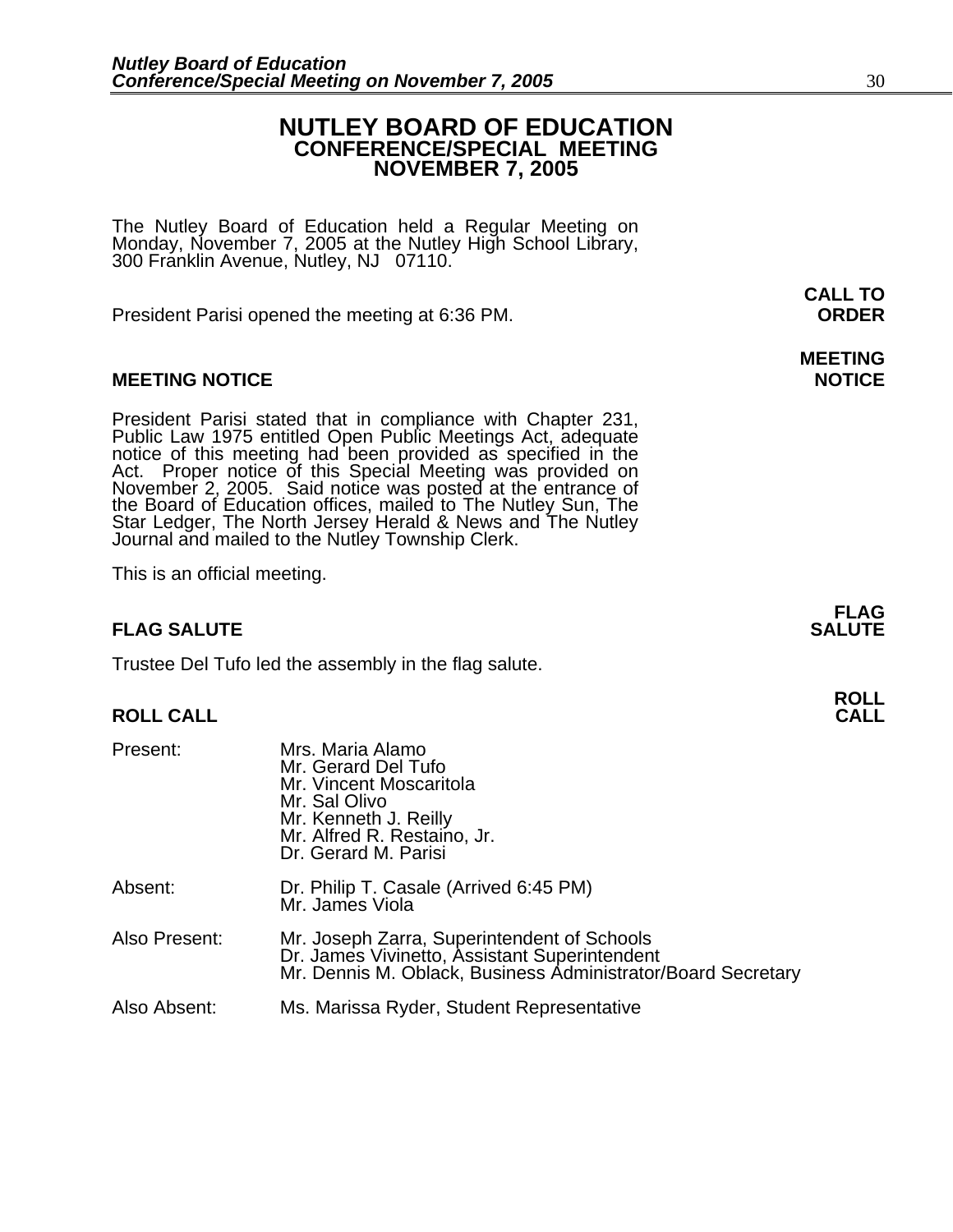President Parisi distributed addendum resolutions.

Superintendent Zarra informed the trustees that Board Attorney, Frank Pomaco, would be coming to discuss several<br>personnel issues.

Superintendent Zarra distributed a letter that he sent to the parents regarding blogs.

Board Secretary Oblack introduced Transportation Coordinator, Peggy Hollywood, to discuss requirements for bus parking. Mrs. Hollywood answered several questions from the trustees.

Trustee Casale arrived at 6:45 PM.

Superintendent Zarra introduced Assistant Superintendent Vivinetto who explained the following items which required a discussion at a Board Meeting in order to satisfy mandates in the QAAR process:

## **District Nursing Plan**

The District Nursing Plan has been developed for the 2005/2006 school year to reflect the students in each school who require specific medical intervention. Additionally, general medically related matters have been delineated with specific recommendations highlighted.

## **Substance Abuse**

Appropriate district staff have reviewed and reported upon the effectiveness of substance awareness programs and activities. Recommendations for continuation, change or further research have been disseminated.

## **Emergency Management**

Ongoing review, revision and staff training of the district's Emergency Management Plan will continue this 2005/06 school year. The district will conduct "Evacuation" and "Secure in Place" drills throughout the year with prior preparation and past Place" drills throughout the year with prior preparation and past<br>analysis of drill assessments. The staff, parents, students and<br>the community continue to be informed about the implementation of this plan. There is ongoing collaboration with the Nutley Department of Health and Safety and with other municipal officials which remain a vital part of the planning process.

Assistant Superintendent Vivinetto answered several questions from the trustees.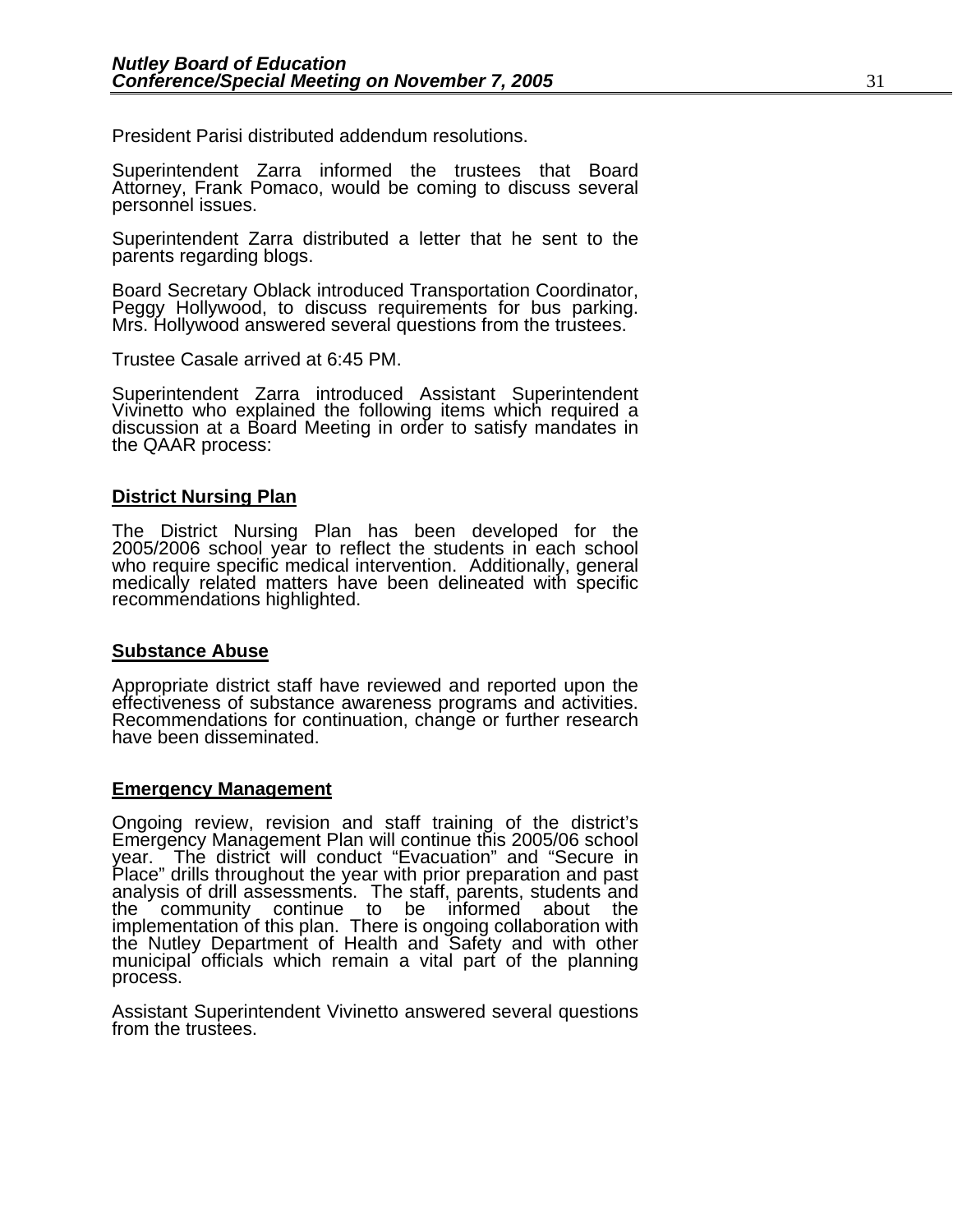## **COMMITTEE REPORTS**

Trustee Alamo - Personnel Committee

Trustee Reilly - Policy Committee

President Parisi announced that, based on the meeting regarding gang activity, he has established an Ad Hoc Committee of himself and Trustees Olivo, Alamo and Viola to liaise with the police department concerning this grave issue. Mrs. Alamo discussed the particulars of the meeting. A discussion ensued regarding the possible overlapping of<br>functions of the committee with the Ad Hoc Safety Committee.<br>President Parisi indicated that he had created that Ad Hoc Committee specifically to address the crossing guard cuts from earlier in the year and therefore it would no longer be viable.

Board Secretary Oblack informed the trustees that the district's audit excess surplus at June 30, 2005 was \$458,607 and that this amount would have to be appropriated for tax relief in the 2006-07 budget. Mr. Oblack answered several related questions from the trustees and committed to provide an analysis explaining the derivation of this amount.

President Parisi reminded the trustees that there is a Special Meeting on Wednesday, November 9, 2005 at 7:00 PM at which time Ms. Joanne Borin of New Jersey School Boards<br>Association will discuss goals and objectives for the Superintendent, and the School Ethics Law.

## **MOTION TO ADJOURN TO EXECUTIVE SESSION**

At 7:40 PM Trustee Alamo moved and Trustee Del Tufo seconded the following resolution:

WHEREAS, the Board of Education will be discussing matters exempt from public discussion pursuant to N.J.S.A. 10:4-12,

NOW, THEREFORE, BE IT RESOLVED that the Board of Education recess to closed executive session at this time in the conference room to discuss personnel and legal matters, and

BE IT FURTHER RESOLVED that the results of the discussions will be made public by inclusion on the agenda of a subsequent meeting of the Board of Education or when the reasons for discussing such matters in closed session no longer exist.

The motion was unanimously approved by voice vote.

At 10:00 PM the Board reconvened in open public session on a motion by Trustee Alamo seconded by Trustee Casale, and unanimously approved by voice vote.

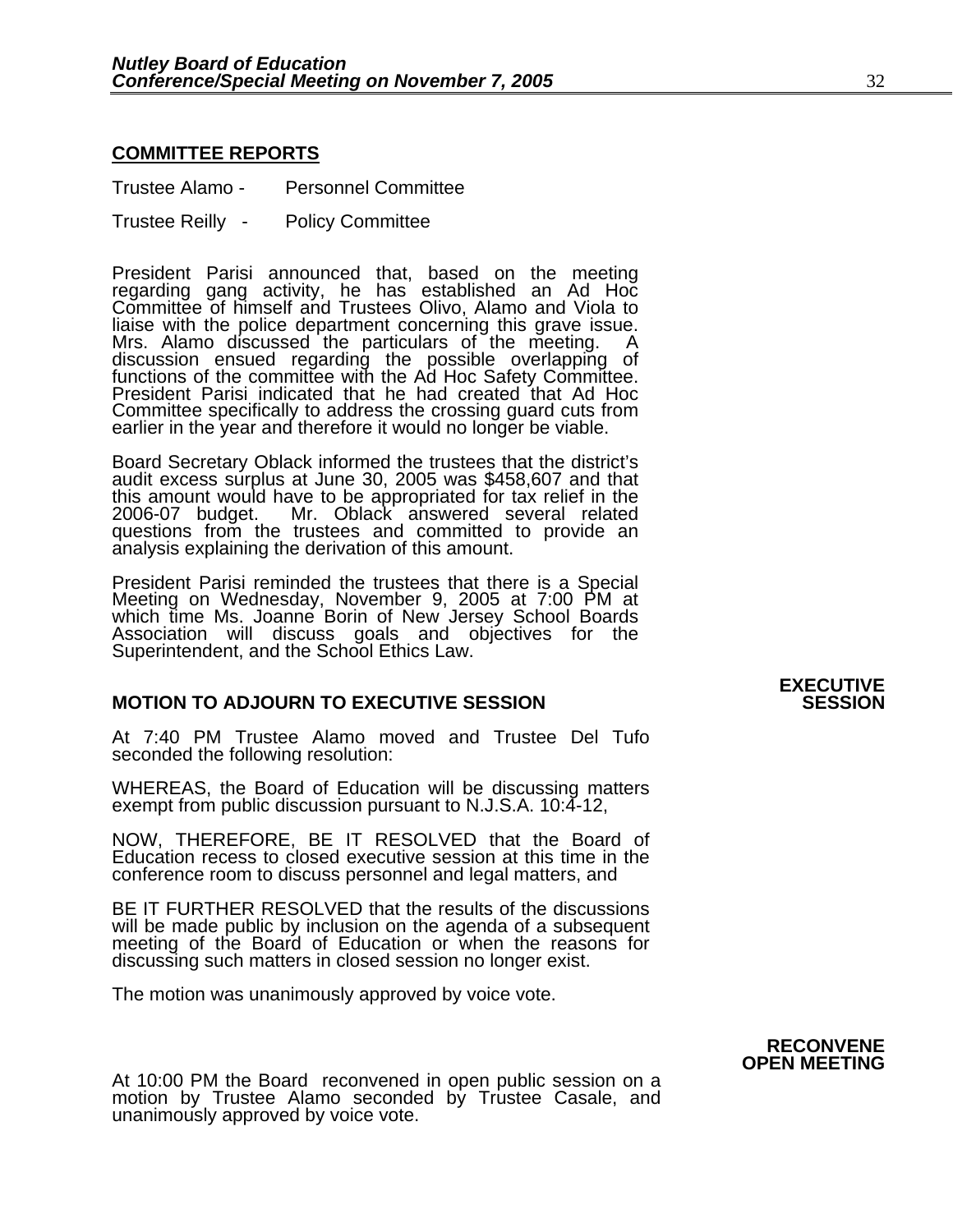## **HEARING OF CITIZENS (Agenda Items Only) HEARING OF CITIZENS**

None

## **SUPERINTENDENT'S RESOLUTIONS SUPT'S**

Trustee Del Tufo moved, Trustee Reilly seconded, a motion that the Board approves the Superintendent's Resolutions numbers 1 through 4 as listed below.

The Superintendent's Resolutions 1 through 4 were unanimously approved by roll call vote.

1. **RETIREMENT – Assistant Superintendent of Schools**<br>SUPERINTENDENT<br>BE IT RESOLVED that the Board of Education hereby accepts, BE IT RESOLVED that the Board of Education hereby accepts, with regret, the notice of retirement from the Assistant Superintendent of Schools, Dr. James S. Vivinetto, said retirement to occur as of February 1, 2005.

## 2. **SCHOOL NURSING SERVICES PLAN 2005-06**

BE IT RESOLVED that the Board of Education approves the School Nursing Services Plan 2005-06, which is on file in the Director of Special Services Department.

## **3. AMENDING RESOLUTION – Retirement Teacher**

BE IT RESOLVED that the Board of Education approves the amending of the resolution approved at the October 17, 2005 Board Meeting to reflect a change to resignation, and effective date of November 9, 2005 for Mrs. Maria Papaleo.

## 4. **BOARD POLICY- First Reading 19th Reading 19th Reading 19th READING B**

BE IT RESOLVED that the Board approves the following new **D** Board Policies at this first reading.

|              | Policy #5112 Entrance Age - Pupils                               | Schedule A |
|--------------|------------------------------------------------------------------|------------|
|              | Bylaw #0147 Board Member Compensation Schedule B<br>and Expenses |            |
| Policy #3440 | Job Expenses - Teaching Staff Schedule C<br><b>Members</b>       |            |
|              | Policy #4440 Job Expenses - Support Staff Schedule D             |            |

**RETIRE**<br>ASSISTANT

**RESOLUTIONS** 

**SCHOOL NURSING 2005-06** 

> **AMEND<br>RETIREMENT TEACHER**